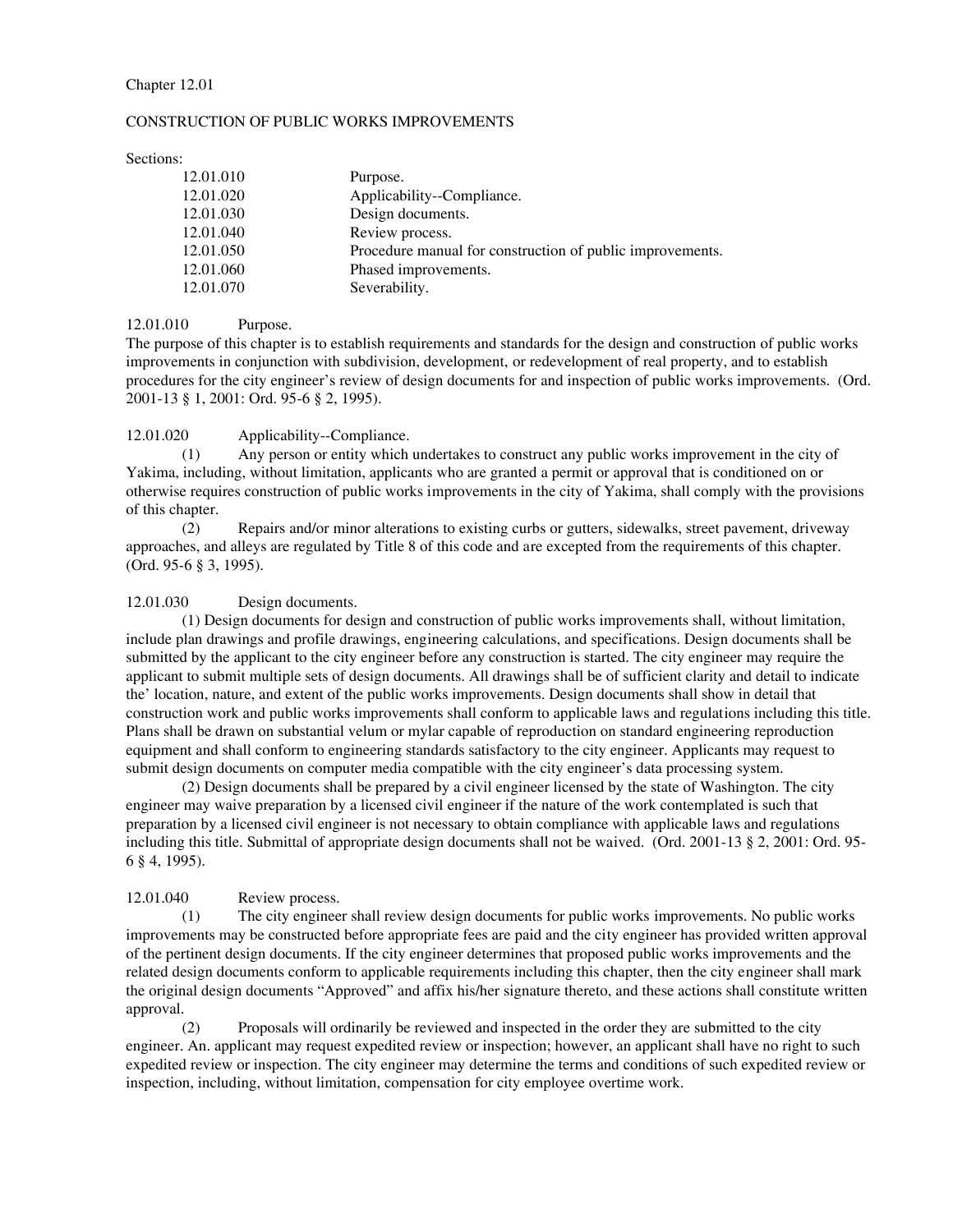(3) Public works improvements described by approved design documents must be constructed in conformity with the approved design documents and may not be changed, modified or altered without written approval of the city engineer.

(4) The applicant shall, during construction, maintain a neatly marked, full-sized set of record drawings showing the layout and final location of all public works improvements involved in new construction. Prior to final acceptance by the city of Yakima of public works improvements, reproducible record drawings prepared by the civil engineer of record and clearly identified as record drawings shall be delivered to the city engineer for acceptance.

(5) The applicant shall submit for written approval by the city engineer a detailed summary of the construction cost of approved public works improvements, which may include the contractor's bid, the engineer's estimate, or other items which may assist the city engineer to determine the cost of construction.

(6) The applicant shall, upon the city engineer's written approval of completed public works improvements, transfer ownership of such public works improvements to the city of Yakima.

(7) Final acceptance by the city of Yakima of the actual public works improvements shall not occur before the applicant has satisfied all applicable requirements, including, without limitation, those of this chapter. (Ord. 2001-13 § 3, 2001: Ord. 95-6 § 5, 1995).

12.01.050 Procedures manual for construction of public improvements.

(1) The city engineer shall establish and maintain a manual describing procedures for the city engineer's review, permitting and inspection of public improvements constructed by private parties. This manual shall include a schedule of fees for such review, permitting and inspection approved by the city council.

(2) All public improvements financed by owner/developer private contracts shall comply with this procedures manual.

(3) The procedures specified in the procedures manual shall apply to public improvements within a subdivision or planned development or other new development or redevelopment. (Ord. 2001-13 § 4, 2001).

12.01.060 Phased improvements.

(1) The city engineer may determine that actual construction of specified improvements is not immediately useful and may be deferred until a period of time has passed, a development milestone has been reached, or some other event makes actual construction of such specified improvement useful. The person or entity responsible for actual construction of such specified improvements may enter into a written agreement with the city engineer to complete such specified improvements at some later time when, in the judgment of the city engineer, actual construction of such specified improvements will become useful.

(2) Improvements the city engineer determines will be useful immediately must be constructed as part of the initial phase of a project or development and may not be included in the written agreement allowing specified improvements to be constructed at some later time, and shall be constructed prior to final approval of the initial phase of the proposed development. (Ord.  $2001-13 \tS 6$ ,  $2001$ ).

# 12.01.070 Severability.

If any section, subsection, paragraph, sentence, clause or phrase of this title is declared invalid or unconstitutional for any reason, such decision shall not affect the validity of the remaining portions of this title. (Ord. 2001-13 § 7, 2001: Ord. 95-6 § 7, 1995). Chapter 12.02

# PUBLIC UTILITY EASEMENTS

# Sections:

| 12.02.010 | Establishment of easements.  |
|-----------|------------------------------|
| 12.02.020 | Easement location and width. |
| 12.02.030 | Easement pattern.            |
| 12.02.040 | Drainage easements.          |
| 12.02.050 | Other facilities.            |
| 12.02.060 | Excavation--Compaction.      |

12.02.010 Establishment of easements.

Public utility easements shall be established for the location of new and proposed public utility lines serving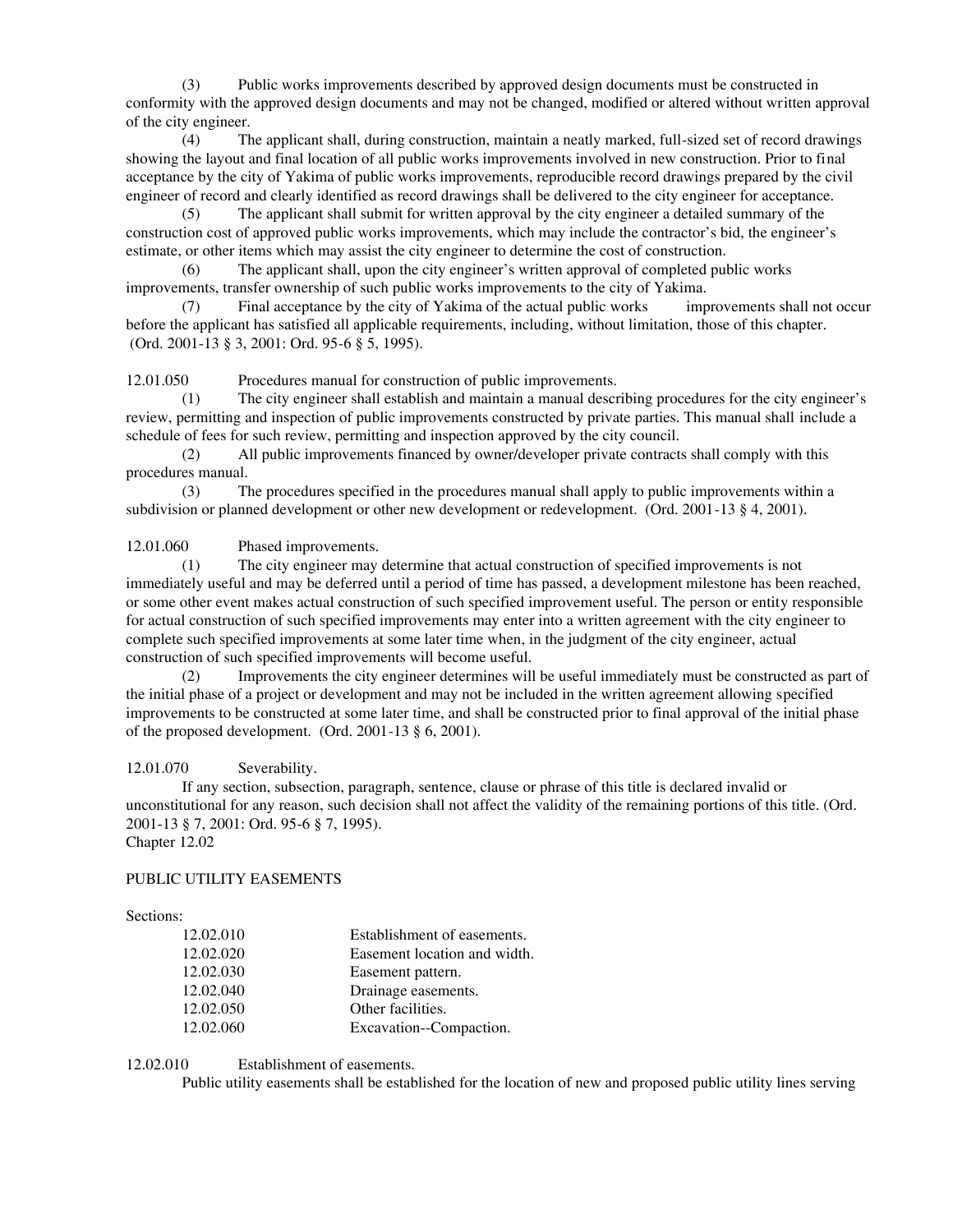new land divisions and land development. Public utility easements shall also be established across the front of new lots and redeveloped lots to provide future utility access as determined necessary by the city engineer. Public utility easements shall be dedicated (granted) at the time that subdivision and/or land use approval is granted. (Ord. 2001-13 § 8, 2001: Ord. 98-64 § 1 (part), 1998).

#### 12.02.020 Easement location and width.

Eight-foot-wide utility easements shall be dedicated along the front of each lot in subdivisions and short subdivisions. Easements for new and/or future utility lines shall be a minimum of eight feet in width, or twice the buried depth of the utility, whichever is greater. (Ord. 2001-13 § 9, 2001: Ord. 98-64 § 1 (part), 1998).

#### 12.02.030 Easement pattern.

Utility easements shall be continuous and aligned from block to block within a subdivision and with easements in adjoining subdivisions to facilitate the extension of public utilities. (Ord. 98-64 § 1 (part), 1998).

# 12.02.040 Drainage easements.

Drainage easements shall be provided to protect natural water courses, drainage ways, and stream channels and to accommodate drainage facilities. Alignment and width of drainage easements shall be determined by the city engineer. (Ord. 98-64 § 1 (part), 1998).

#### 12.02.050 Other private utility facilities.

Easements for unusual facilities such as high-voltage electrical transmission lines, higher-capacity natural gas transmission lines, and other private facilities may be provided at the direction of the city engineer. (Ord. 2001-13 § 10, 2001: Ord. 98-64 § 1 (part), 1998).

#### 12.02.060 Design approval and adjustment.

The engineering design of easements is subject to approval by the city engineer. The city engineer may, in his/her discretion, adjust these standards as necessary to facilitate establishment of easements. (Ord. 2001-13 § 12, 2001).

#### Chapter 12.03

#### SEWER

#### Sections:

| 12.03.010 | Sewer service required.         |
|-----------|---------------------------------|
| 12.03.020 | Sewer line extensions.          |
| 12.03.030 | Sewer line location.            |
| 12.03.040 | Minimum line size.              |
| 12.03.050 | Line termination.               |
| 12.03.060 | Manholes required.              |
| 12.03.070 | Side sewer service.             |
| 12.03.080 | Side sewer maximum length.      |
| 12.03.090 | Gravity flow required.          |
| 12.03.100 | Design approval and adjustment. |

## 12.03.010 Sewer service required.

All new lots and development shall be served by a sanitary sewer line located adjacent to the lot or development site. (Ord. 98-64 § 1 (part), 1998).

#### 12.03.020 Sewer line extensions.

Sewer lines shall be extended to the point where the adjoining property owner's responsibility for further extension begins. This typically requires extension across the street or easement frontage of the developing property. In some cases it will require dedication of an easement and a line extension across the property or extension along two or more sides of the developing property. Extensions will be consistent with and implement the city's adopted sewer comprehensive plan. (Ord. 98-64 § 1 (part), 1998).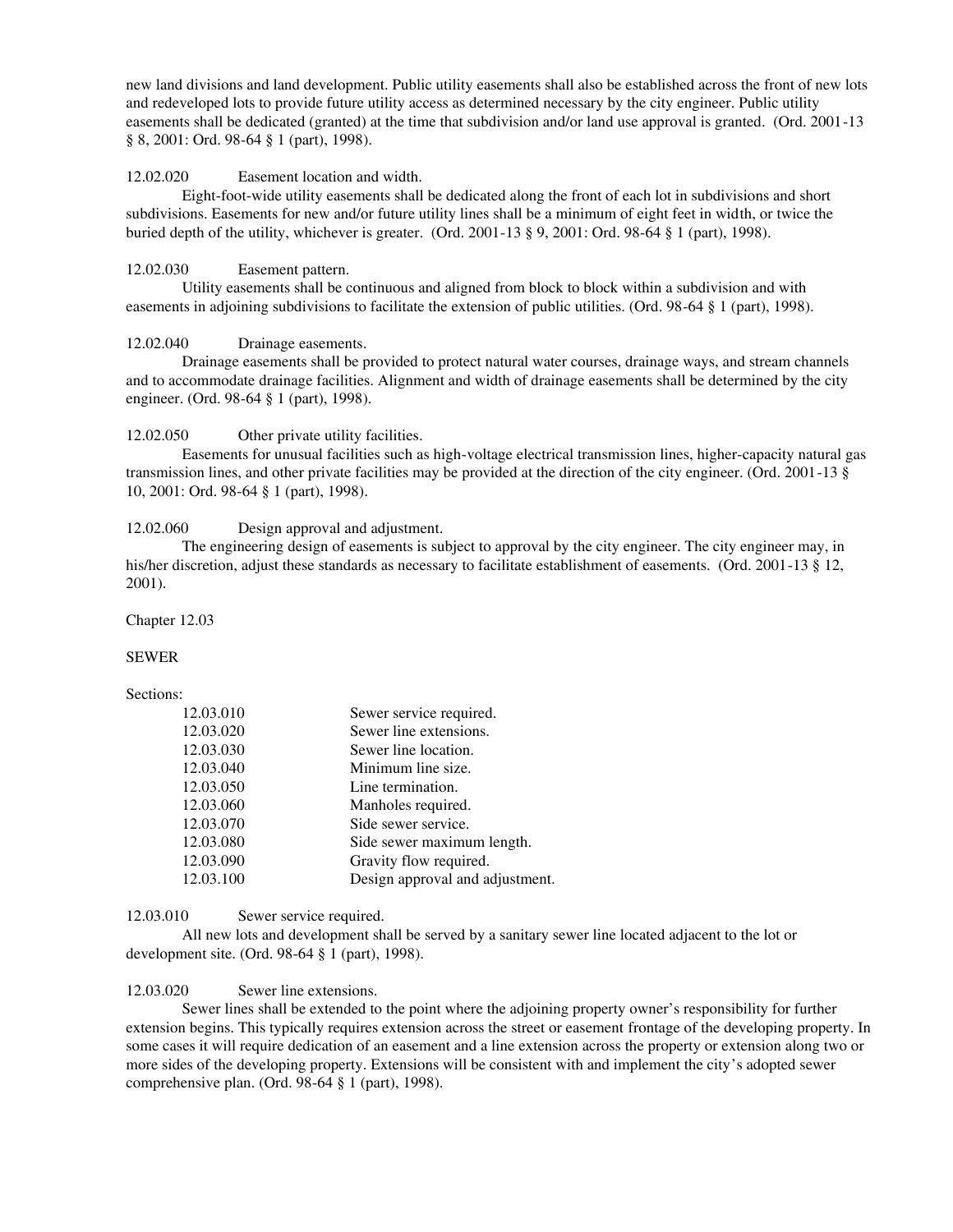## 12.03.030 Sewer line location.

Sewer lines shall be located in streets to serve abutting properties. When necessary, sewer lines may be located within public easements. Sewer mains located in streets will be offset from the street centerline by six feet and manholes shall not be located within a vehicle tire path. Sewer lines located in easements shall generally be located in the center of the easement, but may, with the approval of the city engineer, be offset to accommodate the installation of other utilities or to satisfy special circumstances. (Ord. 2001-13 § 13, 2001: Ord. 98-64 § 1 (part), 1998).

## 12.03.040 Minimum line size.

The minimum size for public sewer lines is eight inches in diameter. (Ord. 98-64 § 1 (part), 1998). 12.03.050 Line termination.

Sewer lines shall be terminated with a flush-end (clean-out) or a manhole as directed by the city engineer. Manholes will generally be used when extension of the sewer line is anticipated and manhole spacing will be appropriate for the future. (Ord. 98-64 § 1 (part), 1998).

## 12.03.060 Manholes required.

Manholes shall be installed at intervals of no greater than three hundred fifty feet and at all vertical and horizontal angle points. (Ord. 2001-13 § 14, 2001: Ord. 98-64 § 1 (part), 1998).

## 12.03.070 Side sewer service.

Each building containing sanitary facilities shall be served by a separate private side sewer line from a public main. Branched side sewers serving multiple buildings and properties shall not be permitted. Single side sewers serving multi-unit buildings are permitted. (Ord. 2001-13 § 15, 2001: Ord. 98-64 § 1 (part), 1998).

## 12.03.080 Side sewer maximum length.

The maximum side sewer length within public right-of-way shall be one hundred feet unless otherwise approved by the city engineer. (Ord. 2001-13 § 16, 2001: Ord. 98-64 § 1 (part), 1998).

## 12.03.090 Gravity flow required.

Sewer lines shall be designed for gravity flow operation. Lift stations and force mains (pressurized lines) shall be limited to those locations and circumstances where they are consistent with the comprehensive sewer plan and are the preferable short-term solution to service of the development site and other properties in the vicinity. (Ord. 2001-13 § 17, 2001: Ord. 98-64 § 1 (part), 1998).

#### 12.03.100 Design approval and adjustment.

The engineering design of sewer facilities is subject to approval by the city engineer. The city engineer may, in his discretion, adjust these standards as necessary to facilitate installation of sewer facilities, in cooperation with the wastewater division manager. (Ord. 2001-13 § 18, 2001: Ord. 98-64 § 1 (part), 1998). Chapter 12.04

#### DOMESTIC AND NONPOTABLE IRRIGATION WATER

Sections:

| 12.04.010 | Service required.                    |
|-----------|--------------------------------------|
| 12.04.020 | Water line extension required.       |
| 12.04.030 | Looping required.                    |
| 12.04.040 | Minimum size and material standards. |
| 12.04.050 | Design approval and adjustment.      |
| 12.04.060 | Replacement of wooden mains.         |

## 12.04.010 Service required.

All new lots and development shall be served by a public water supply line maintained by the city of Yakima, Nob Hill Water Company, or other water purveyor, and located adjacent to the lot or development site. The water line shall be capable of providing sufficient flow and pressure to satisfy the fire flow and domestic service requirements of the proposed lots and development as approved by the city engineer in cooperation with the code administration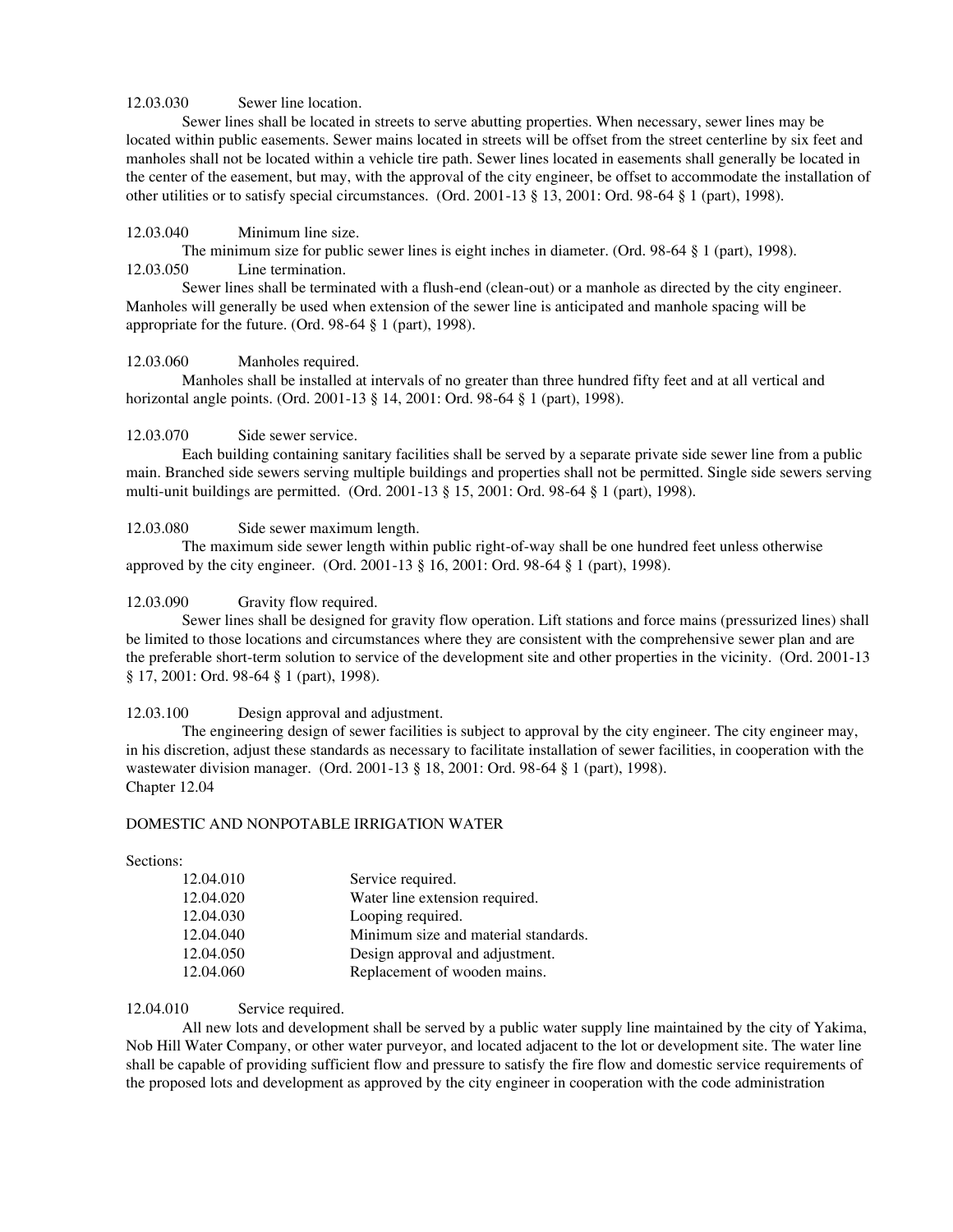manager and water irrigation division manager. (Ord. 2001-13 § 20, 2001: Ord. 98-64 § 1 (part), 1998).

12.04.020 Water line extension required.

Water lines shall be extended to the point where the adjoining property owner's responsibility for further extension begins. This typically requires extension across the street or easement frontage of the developing property. In some cases it will require dedication of an easement and a line extension across the property or extension along two or more sides of the developing property. Extensions will be consistent with and implement the city's adopted water comprehensive plan. (Ord. 98-64 § 1 (part), 1998).

12.04.030 Looping required.

All water lines shall be looped. Temporary dead-end water lines may be permitted based upon an agreement between the developer and the city with provisions for timely completion of looping. (Ord. 98-64 § 1 (part), 1998).

12.04.040 Minimum size and material standards.

New water lines in the city of Yakima water system shall be constructed of Class 52 ductile iron and shall be a minimum of eight inches in diameter. Improvements and additions to the Nob Hill Water Company system shall conform to the requirements of Nob Hill Water Company. (Ord. 98-64 § 1 (part), 1998).

12.04.050 Design approval and adjustment.

The design of water lines and appurtenances is subject to approval by the city engineer. The city engineer may, in cooperation with the water/irrigation division manager in his/her discretion, adjust these standards as necessary to facilitate installation of water lines and appurtenances. (Ord. 2001-13 § 21, 2001: Ord. 98-64 § 1 (part), 1998).

12.04.060 Replacement of wooden mains.

(1) When development or construction activities cause an existing wooden water main to be covered by impervious surfacing, or to be exposed for other construction activities, the wooden main shall be replaced.

(2) When replacement of existing wooden water mains is required, the replacement material shall be PVC pipe, class 200, or cement lined ductile iron pipe, class 50.

(3) The replacement pipe shall be the same diameter as the existing pipe.

(4) The City shall supply the pipe and fittings. The developer shall excavate and install the replacement pipe. The city shall supply the labor to connect the replacement pipe to the existing system.

(5) The replacement main may be relocated in compliance with the water/irrigation division standards and requirements as approved by the city engineer.

(6) When existing irrigation water mains are available to a site development or redevelopment, the irrigation mains should be extended to serve the development. (Ord. 2001-13 § 22, 2001). Chapter 12.05

# SIDEWALKS

Sections:

| 12.05.010 | Sidewalk installation required.         |
|-----------|-----------------------------------------|
| 12.05.020 | Sidewalk location, thickness and width. |

12.05.010 Sidewalk installation required.

Sidewalks shall be installed along both sides of all new, improved, and reconstructed streets. Projects which repair small portions of or maintain existing street shall not be considered "improvement" for the purpose of this section and shall not trigger the requirements of this section. Sidewalks shall also be installed across the frontage of all newly developed or redeveloped lots where feasible.. (Ord. 2001-13 § 23, 2001: Ord. 98-64 § 1 (part), 1998).

12.05.020 Sidewalk location, thickness and width.

Sidewalks shall be located in the street right-of-way or, when necessary, in a public easement. They shall be constructed of cement concrete and be a minimum of four inches thick. Sidewalks at driveway approaches shall be a minimum of six inches thick. Sidewalks which are in need of repair or replacement may be reconstructed at their existing width. Otherwise, minimum sidewalk width for all new development shall be:

A. Residential streets 5 feet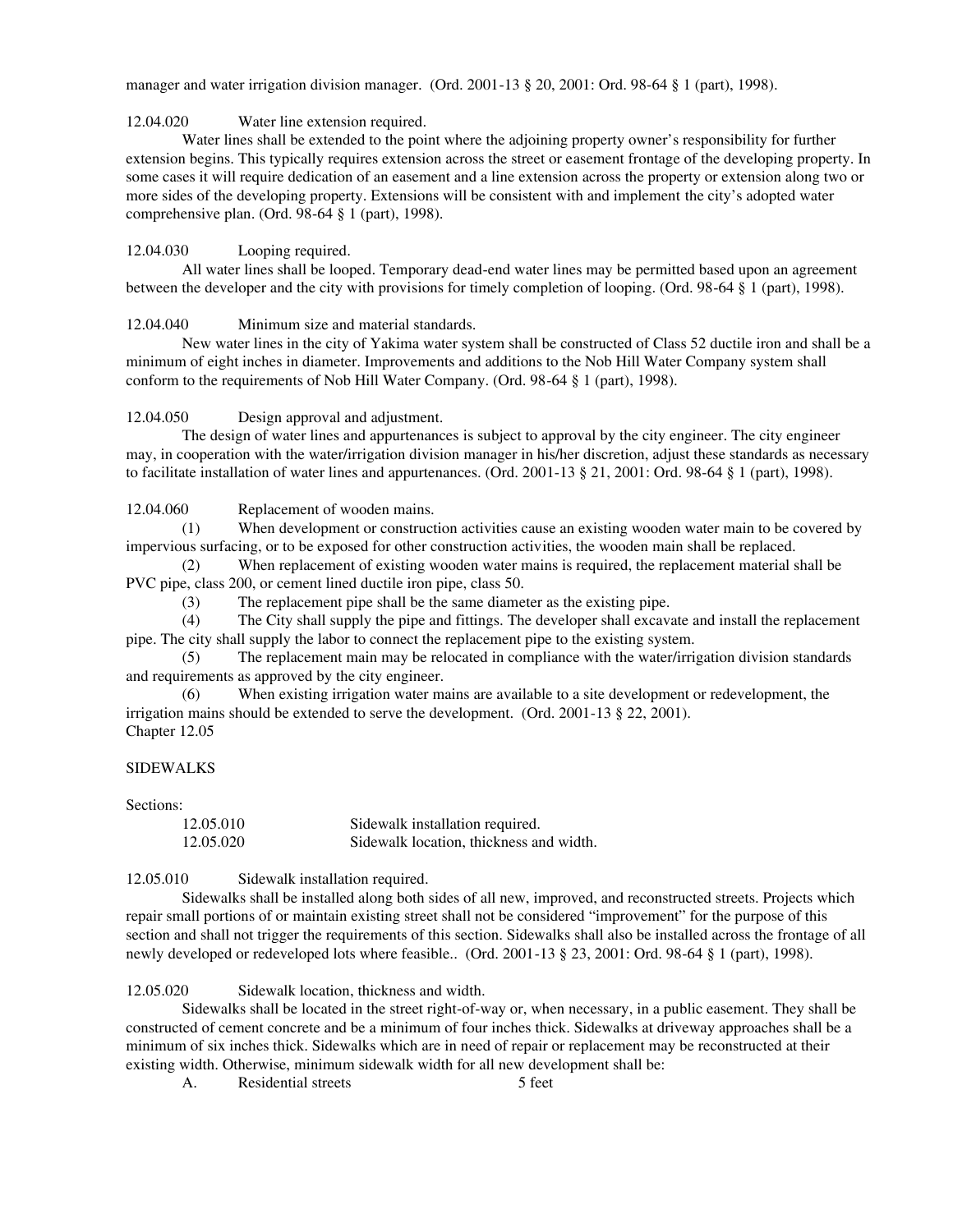B. Arterial and collector streets 7 feet

C. Central business district streets 12 feet

On arterial and collector streets five feet of sidewalk may be allowed with two feet of buffer such as planter strip. (Ord. 2001-13 § 24, 2001: Ord. 98-64 § 1 (part), 1998).

12.05.030 Obstructions.

The full width of sidewalks shall be maintained free of any obstructions such as utility poles, meters, or manholes where feasible. (Ord. 2001-13 § 25, 2001).

12.05.040 Design approval and adjustment.

The design of sidewalks and appurtenances is subject to approval of the city engineer. The city engineer may, in cooperation with the streets manager, adjust these standards as necessary to facilitate installation of sidewalks and appurtenances. (Ord. 2001-13 § 26, 2001).Chapter 12.06

# **STREETS**

Sections:

| 12.06.010 | Street types, functional classification.   |
|-----------|--------------------------------------------|
| 12.06.020 | Right-of-way and pavement width standards. |
| 12.06.030 | Design standards, adjustment of standards. |
| 12.06.040 | Bicycle and pedestrian facilities.         |
| 12.06.050 | Cul-de-sac streets.                        |
| 12.06.060 | Pattern.                                   |
| 12.06.070 | Provision of street curbing.               |
| 12.06.080 | Street lighting.                           |
| 12.06.090 | Private access streets.                    |
|           |                                            |

12.06.010 Street types, functional classification.

Map V-1, functional classification of the Yakima urban area comprehensive plan, designates principal arterial, minor arterial and collector streets and establishes their functional classification. All other streets are classified as local residential access.. (Ord. 2001-13 § 27, 2001: Ord. 98-64 § 1 (part), 1998).

12.06.020 Right-of-way and pavement width standards.

Right-of-way shall be dedicated and street surfacing provided in accordance with the following:

|                           | Right-of-Way | Pavement Width |
|---------------------------|--------------|----------------|
|                           | (feet)       | (feet)         |
| Principal arterial        | 100          | 70             |
| Minor arterial            | 80           | 65             |
| Collector arterial        | 80           | 54             |
| Neighborhood<br>collector | 60           | 40             |
| Residential access        | 50           | 32             |
| Alley ways                | 20           | 20             |
|                           |              |                |

(Ord. 2001-13 § 28, 2001: Ord. 98-64 § 1 (part), 1998).

12.06.030 Design standards, adjustment of standards.

The preferred construction design standards for each class of street are depicted in Figure 1. Final design of street improvements is subject to approval by the city engineer. The city engineer, at his discretion, is authorized to adjust these standards as necessary to facilitate the construction of new streets and improvement of existing streets. Projects which repair small portions of or maintain existing streets shall not be considered "improvements" for the purposes of this section (Ord. 2001-13 § 30, 2001: Ord. 98-64 § 1 (part), 1998).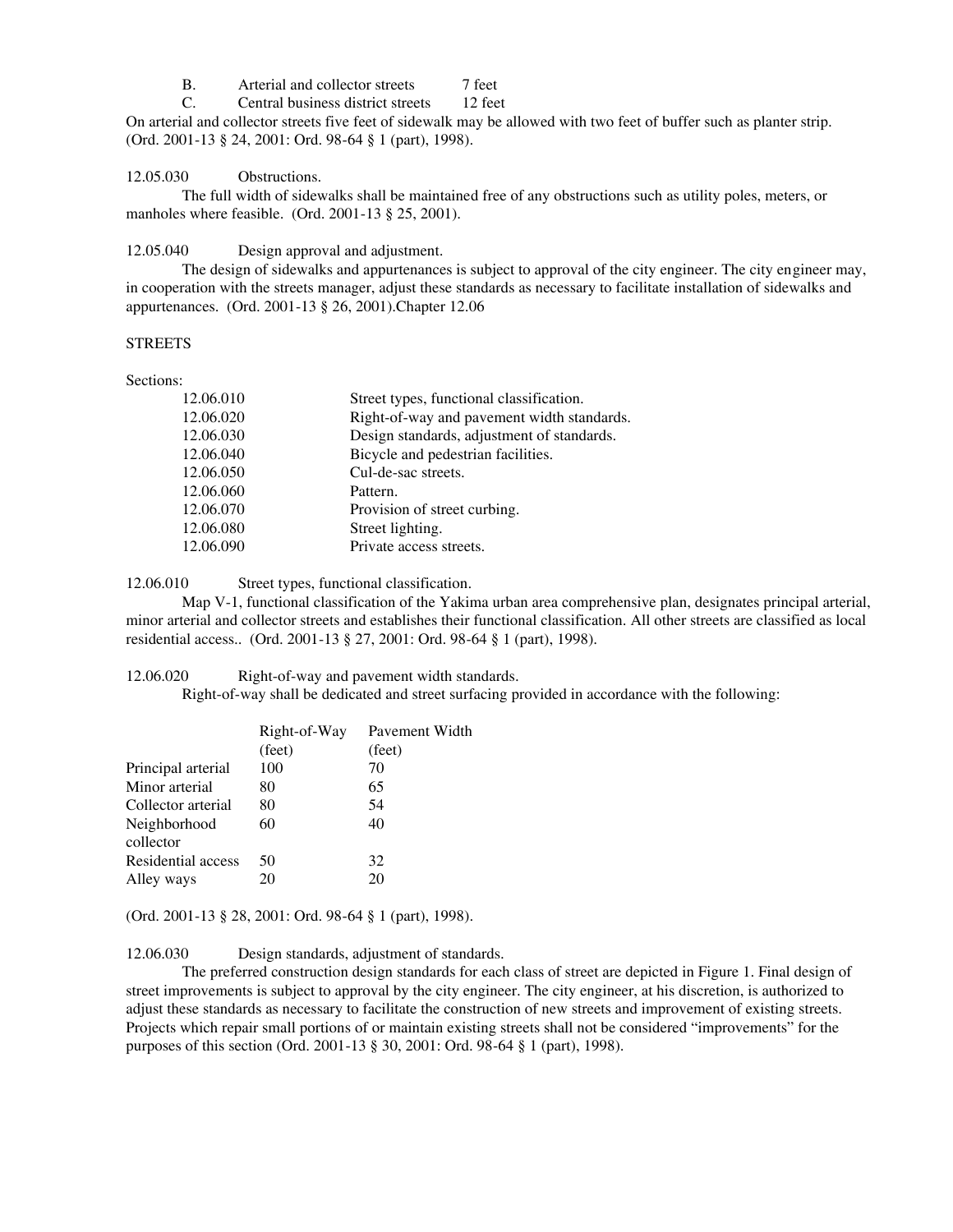

.06.040 Bicycle and pedestrian facilities.

Bicycle lanes and pedestrian sidewalks shall be provided along all new or reconstructed arterial and collector arterial streets, where feasible. (Ord. 2001-13 § 31, 2001: Ord. 98-64 § 1 (part), 1998).

12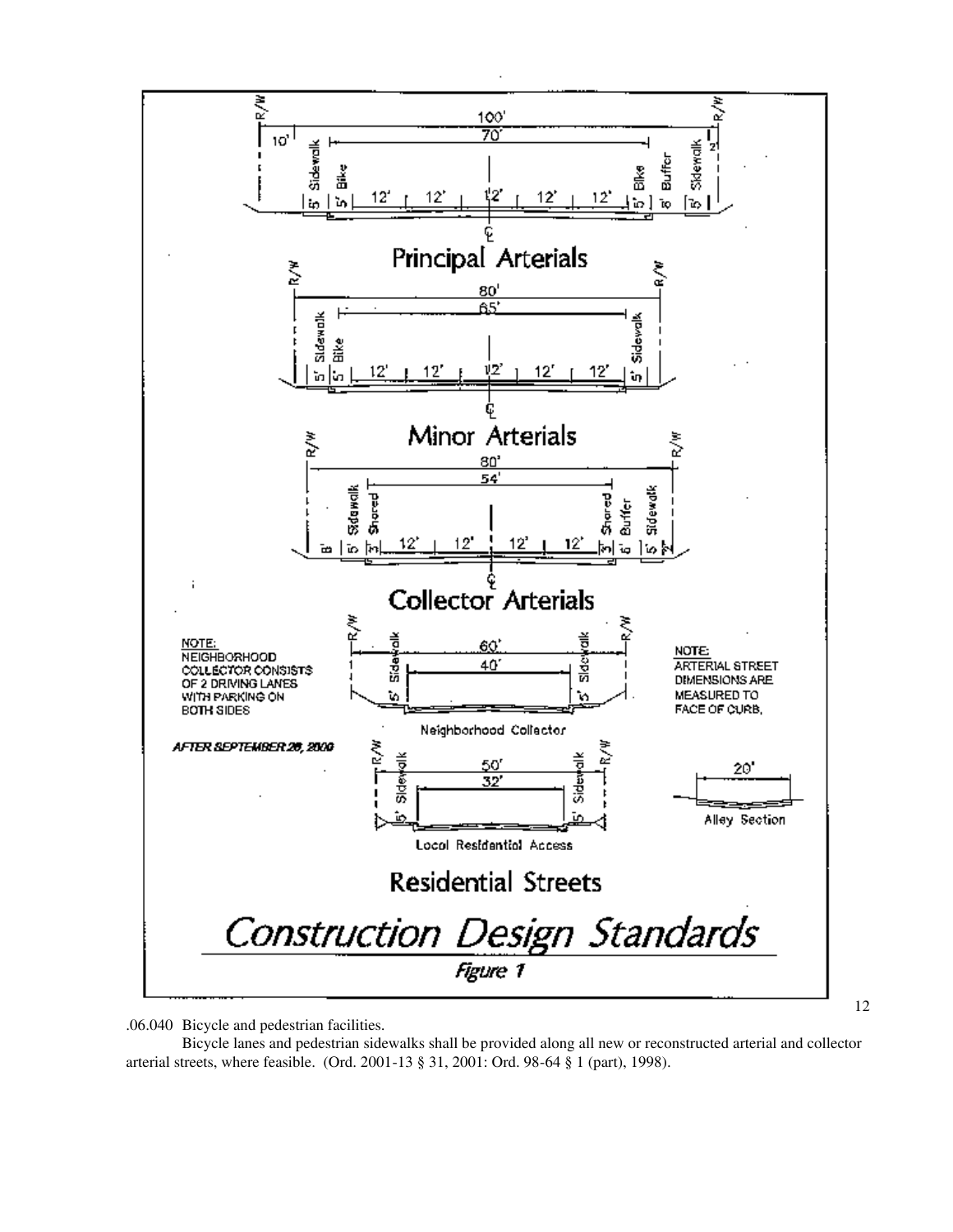12.06.050 Cul-de-sac streets.

Cul-de-sacs shall be constructed within a street right-of-way eighty feet in diameter and have an improved diameter of sixty-five feet. The maximum length of a cul-de-sac street shall be six hundred feet measured along the street centerline from the nearest street intersection to the center of the cul-de-sac. (Ord. 98-64 § 1 (part), 1998).

12.06.060 Pattern.

A. Street pattern shall provide for the continuation or appropriate projection of existing and new streets.

B. Residential streets shall be planned to discourage their use by nonlocal traffic.

C. Right-of-way boundaries at intersections of access streets shall be rounded with a minimum radius by the city engineer to be necessary. When determined necessary by the city engineer, the boundary line intersection shall be truncated with a chord having a nominal deflecting angle of forty-five degrees.

D. Streets shall be designed to intersect as nearly as possible at right angles and in no case shall streets intersect at an angle of less than eighty degrees.

E. Local access streets with centerlines offset less than one hundred eighty feet shall not be allowed.

F. Temporary dead-end streets shall be provided with a temporary cul-de-sac at the closed end and the design shall provide for continuation of the full right-of-way width to the property boundary.

G. Alleys, if used, shall be centered on the rear lot lines and shall serve only as secondary access to lots. Dead end alleys are not permitted.

H. The hearing examiner and city council may, upon recommendation from the city engineer, require such other design standards as deemed appropriate to ensure a safe and efficient street system. (Ord. 2001-13 § 32, 2001; Ord. 98-64 § 1 (part), 1998)

12.06.070 Provision of street curbing.

Barrier curbs shall be installed along all public access streets. Rolled mountable curbs may be permitted along residential access streets. Curb design shall be consistent with the standards of the city engineer. (Ord. 2001-13 § 33, 2001: Ord. 98-64 § 1 (part), 1998).

12.06.080 Street lighting.

A street light shall be installed at each street intersection and at mid block if the block exceeds five hundred feet in length. Street lights shall meet the design and placement standards of the city engineer. Lighting improvements shall become the property of the city of Yakima upon installation and will thereafter be maintained by the city. (Ord. 98-64 § 1 (part), 1998).

12.06.090 Private access streets.

Private streets may be used as sole access to new lots and development and for internal circulation within manufactured home parks and residential planned developments.

Private streets shall be constructed in conformance with following standards:

| Potential     |       | Easement Engineere | Surface | Surface |
|---------------|-------|--------------------|---------|---------|
| Density       | Width | d Street           | Width   | Type    |
|               |       | Plans              |         |         |
| $\mathcal{F}$ | 30    | No                 | 20      | Paved   |
| 8             | 40    | N <sub>0</sub>     | 24      | Paved   |
| 16            | 50    | Yes                | 30      | Paved   |

Private streets shall be constructed with curbs, sidewalks, and street lighting and shall otherwise conform to the standards for public streets. Private streets shall provide cul-de-sac/hammer head turnaround to accommodate emergency and refuse collection vehicles (Ord. 2001-13 § 34, 2001: Ord. 98-64 § 1 (part), 1998). Chapter 12.07

# TRAFFIC STUDIES

Sections:

| 12.07.010 | When required.               |
|-----------|------------------------------|
| 12.07.020 | Professional qualifications. |
| 12.07.030 | Scope of study.              |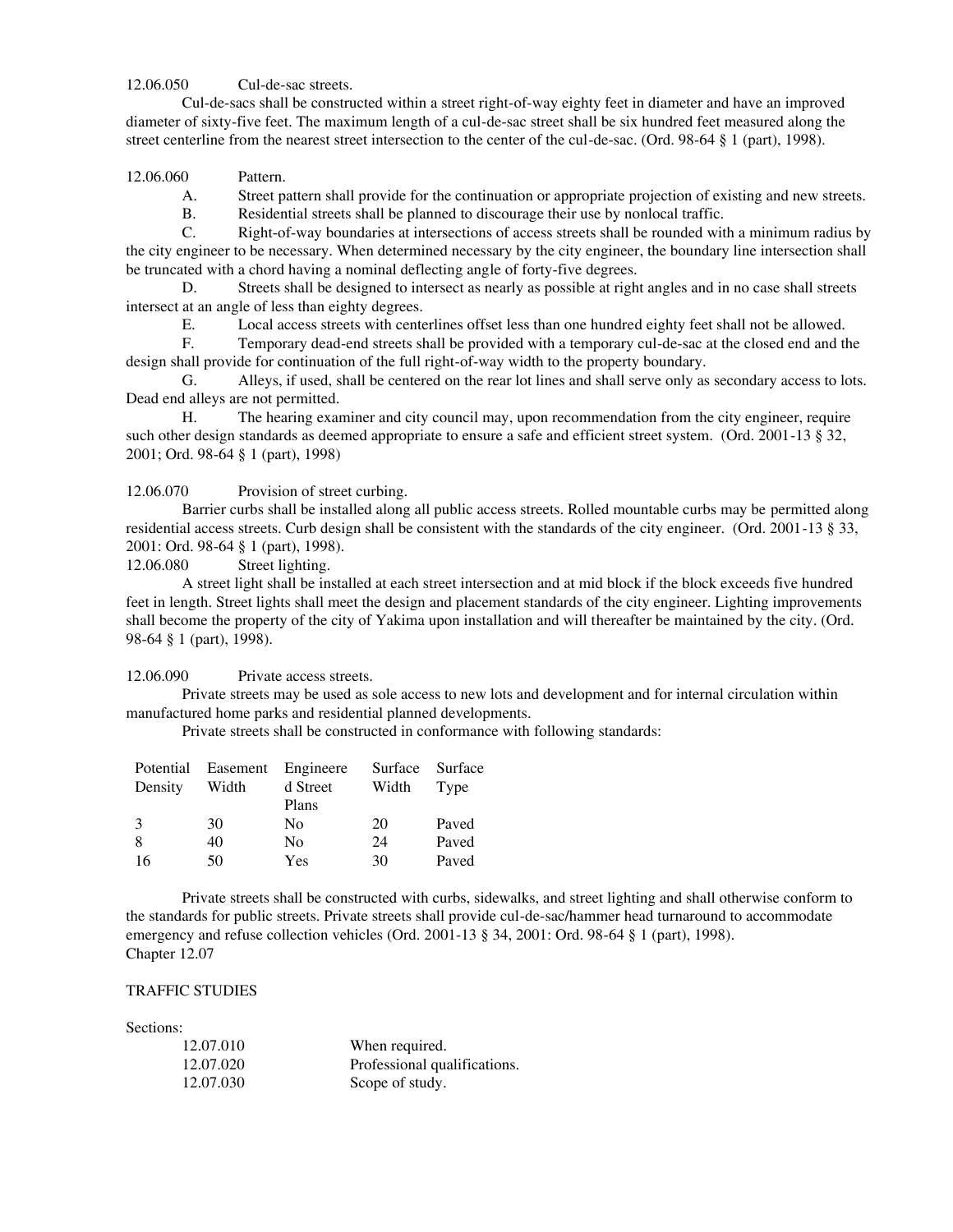# 12.07.010 When required.

In order to provide sufficient information to assess a development impact on the transportation system and level of traffic service, the city engineer may require a traffic study to be completed at the developer's expense. This decision will be based upon the size of the development proposal, existing roadway condition, traffic volumes, accident history, expressed community concern, and other factors relating to transportation. (Ord. 98-64 § 1 (part), 1998).

## 12.07.020 Professional qualifications.

Traffic studies shall be conducted under the direction of a civil engineer or civil engineering firm licensed in the State of Washington and possessing special training and experience in traffic engineering and, preferably, with membership in the Institute of Transportation Engineers (ITE). (Ord. 98-64 § 1 (part), 1998).

# 12.07.030 Scope of study.

The level of detail and scope of the traffic study may vary with the size, complexity and location of the proposed development. A traffic study shall be a thorough review of the immediate and long-range effects of the proposed development on the transportation system. Guidelines for traffic studies shall be published and available from the city engineer. (Ord. 98-64 § 1 (part), 1998).

#### Chapter 12.08

## TRANSPORTATION CAPACITY MANAGEMENT

#### Sections:

| 12.08.010 | Intent.                         |
|-----------|---------------------------------|
| 12.08.020 | Definitions.                    |
| 12.08.030 | Transportation capacity test.   |
| 12.08.040 | Exemptions.                     |
| 12.08.050 | Administrative reconsideration. |
| 12.08.060 | Appeal to the city council.     |

#### 12.08.010 Intent.

The city of Yakima is required by the State Growth Management Act, Chapter 36.70A RCW, to ensure that proposed development not be approved unless transportation improvements or strategies to accommodate the impacts of such development are established concurrently with any proposed development that would otherwise reduce the level of service of a transportation facility below the standards adopted in the transportation element of the city's comprehensive plan. The intent of this chapter is to establish a transportation capacity management system to ensure that transportation facilities and services needed to maintain adopted minimum comprehensive plan level of service standards are available concurrently with, or within a reasonable time after, new development, occupancy, or use. This chapter implements the goals, policies and implementation strategies of the capital facilities plan element of the Yakima urban area comprehensive plan. (Ord. 2000-5 § 1 (part), 2000: Ord. 98-68 § 1 (part), 1998).

12.08.020 Definitions.

A. "Applicant" means a person or entity that has submitted a complete application for a development or building permit.

B. "Available transportation capacity" means currently unused transportation capacity within a transportation facility.

C. "Concurrency" means that adequate transportation facilities are available when the impacts of development occur or a financing plan is adopted which will fund required improvements within six years.

D. "Development permit" means any land use or development approval which may be granted by the city of Yakima.

E. Level of Service Standards. The "level of service standards" used in transportation capacity tests are those standards specified in the current adopted or transportation element of the capital facilities program.

F. "Planned capacity" means transportation capacity for a transportation facility that is not yet available, but for which the necessary facility construction, expansion or modification project is included in the current adopted capital facilities plan and scheduled to be completed within six years.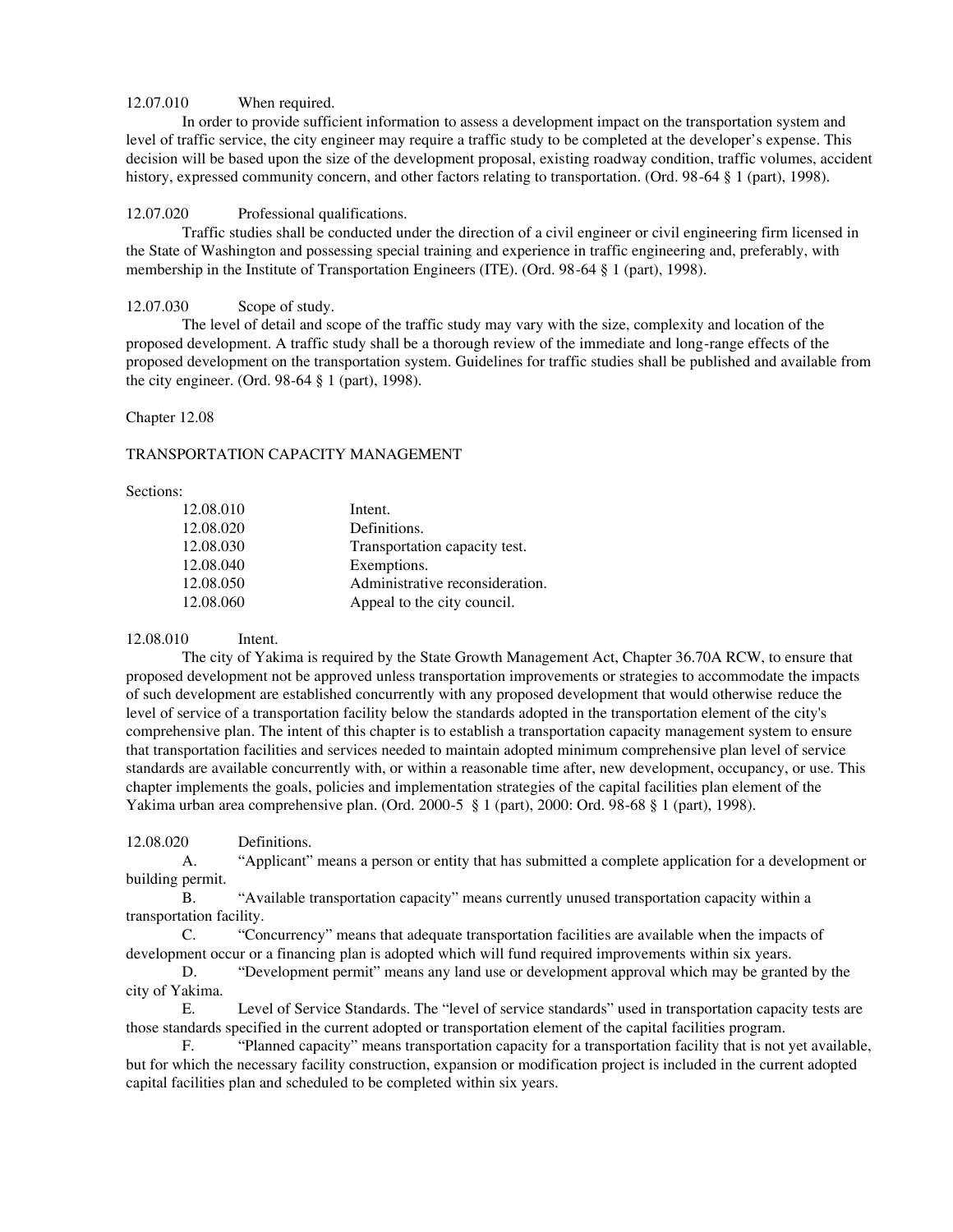G. "Transportation capacity" means the volume of transportation activity (motor vehicles/lane/unit time) that can be reasonably and safely accommodated by a transportation facility, as stated in the transportation plan, final report, dated February 1998 (or as revised, supplemented, or replaced), which is appended to the capital facilities element of the comprehensive plan. For the purposes of this chapter, transportation capacity shall be measured as eight hundred vehicles per lane during peak hour, pursuant to city council Ordinance 2000-4.

H. "Transportation capacity test" means the comparison of the transportation capacity required by proposed development and the available capacity, including planned capacity.

I. "Transportation facility" means the classified streets identified in the capital facilities element of the comprehensive plan. (Ord. 2000-5 § 1(part), 2000: Ord. 98-68 § 1 (part), 1998).

12.08.030 Transportation capacity test.

A. Application. The city's review of all applications for development permits and for building permits for projects not exempted by Section 12.08.040 shall include a transportation capacity test conducted by the city traffic engineer.

B. Procedures. The transportation capacity test will be performed by the city traffic engineer in conjunction with review of proposed development projects and building permit applications. The department of community and economic development shall notify the applicant of the test results.

1. If the unused capacity of transportation facilities affected by a project is equal to or greater than the capacity required by the project, the transportation capacity test is passed.

2. If the unused capacity of transportation facilities affected by a project is less than the capacity required by the project, the transportation capacity test is not passed. The project may not be approved unless transportation improvements or strategies to provide capacity required by the project are established concurrently with the project.

3. In the event a proposed project does not pass the transportation capacity test, the applicant may:

a. Modify the application to reduce the transportation capacity required by the project;

b. Demonstrate to the city's satisfaction that the project will require less transportation capacity than would normally be required by similar projects and that, therefore, unused transportation capacity is adequate;

c. Propose transportation improvements or strategies to provide the capacity required by the project development.

C. Test. Proposed developments that would reduce the level of service below the minimum level of service standard cannot be approved. For transportation facilities, available and planned transportation capacity will be used in conducting the transportation capacity test. The city will maintain administrative policies which describe the methodology for calculating the capacity analysis. Such policies shall be available for public information at the time of application.

D. Fees. A fee of two hundred fifty dollars shall be paid for each transportation capacity test, except that this fee shall be waived for one subsequent test within six months of a test for which the fee was paid. (Ord. 2000-5 § 1 (part), 2000: Ord. 98-68 § 1 (part), 1998).

12.08.040 Exemptions.

A. No Significant Impact. Development permits for projects which, as determined by the city traffic engineer, create less than ten p.m. peak hour trips, as estimated using the Institute of Transportation Engineers Trip Generation Manual, 6th Edition (or more recent) on any transportation facility are exempt from the requirements of this chapter. A list of exemption threshold will be maintained as part of the administrative policies.

B. The director of community and economic development, with the recommendation of the city traffic engineer, shall be responsible for determining other types of development to be included under this exemption.

C. Building Permit Applications Filed Before Effective Date of the Ordinance Codified in this Chapter. Complete building permit applications submitted before the effective date of said ordinance are exempt from the requirements of this chapter.

D. Single-Family Homes. Single-family homes on lots platted before the effective date of said ordinance are exempt from the requirements of this chapter.

E. Accessory Dwelling Units. All accessory dwelling units, as defined in this code, are exempt from the requirements of this chapter.

F. Accounting for Capacity. The transportation capacity for development permits exempted under subsections C and D of this section shall be taken into account. Traffic counts shall be maintained and regularly updated by the city of Yakima and used for monitoring purposes. (Ord. 2000-5 § 1 (part), 2000: Ord. 98-68 § 1 (part),